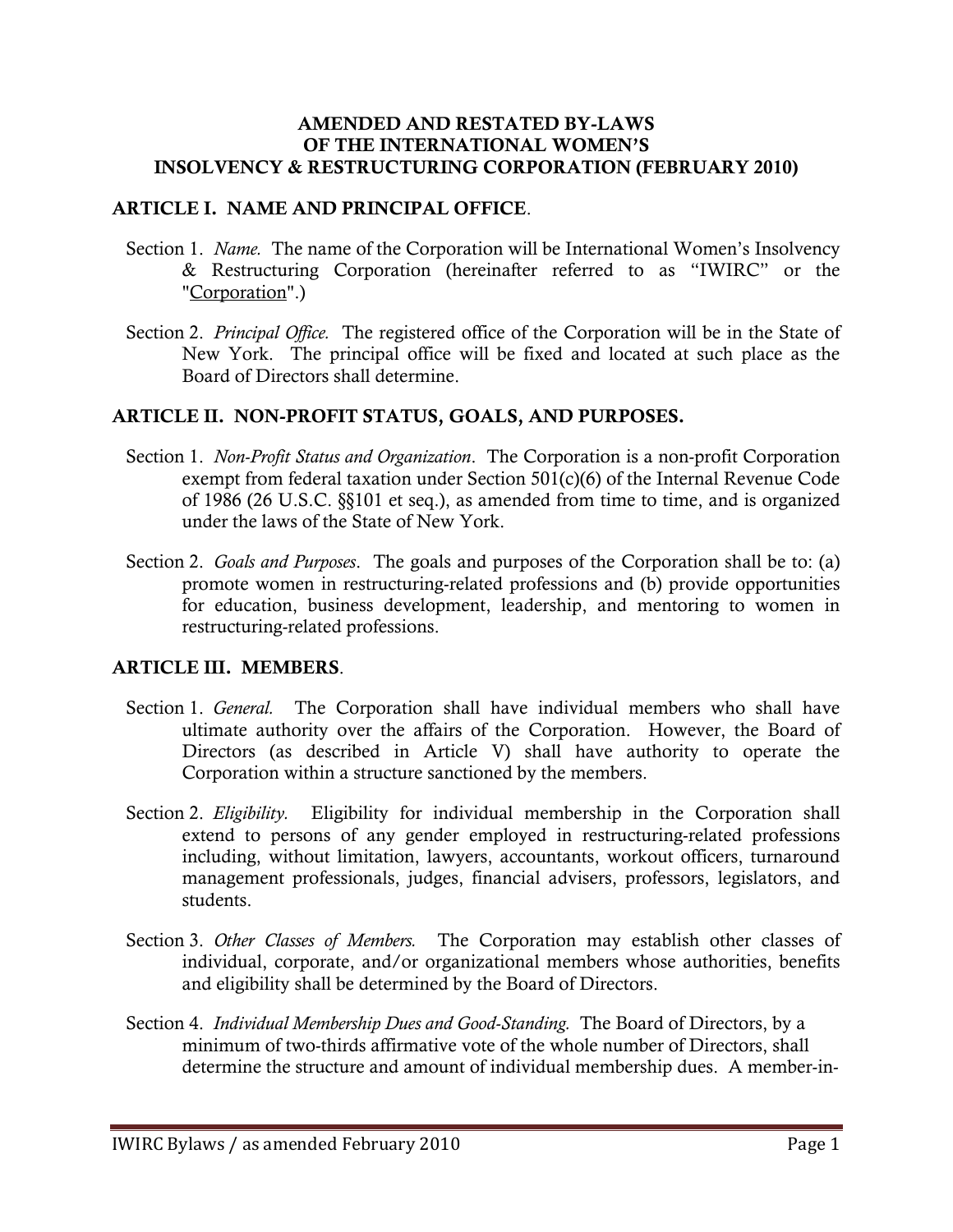good-standing is an individual who is certified by the Corporation as having paid her or his dues for the current membership year.

### ARTICLE IV. NETWORKS.

- Section 1. *Authority.* The Board of Directors shall have the sole authority to establish and sanction the formation of individual networks to further the purposes of the Corporation, and to determine the terms of network affiliation, membership and operating guidelines.
- Section 2. *Guidelines*. The Board of Directors shall establish guidelines for the formation and governance of individual Networks.
- Section 3. *Organization.* Networks must be chartered by the Corporation. Rules for new networks are set out in the Corporation Handbook, which shall be periodically reviewed and updated.
- Section 4. *Other Affiliations.* The Corporation may enter into affiliations with other organizations or entities to help carry out the purposes of the Corporation. The Board of Directors shall have the sole authority to determine terms and conditions of such affiliations.

# ARTICLE V. BOARD OF DIRECTORS.

- Section 1. *General Powers.* The property, affairs and business of the Corporation will be managed by a Board of Directors (hereafter, the "Board" or the "Directors") under a structure and terms determined by the members.
- Section 2. *Property.* No Director will have any right, title or interest in any property or asset of the Corporation.
- Section 3. *Composition.* Each member of the Board shall be a Director of the Corporation. The Board shall be composed of the Officers (as described in Article VI), and the General Directors ("General Directors"). The General Directors include a Communications Director, a North American Network Director, an European Network Director, an Asia-Pacific Network Director, a North American Program Director, an European Program Director, an Asia-Pacific Program Director, a North American Recruitment Director, an European Recruitment Director, an Asia-Pacific Recruitment Director and a Membership Services Director, and such other directors as the Board may from time to time determine are necessary and appropriate. The past Chair of the Corporation shall also serve on the Board in an Ex-Officio capacity. The Board shall also include a Vice Director of Communications, a Vice Director of European Networks, a Vice Director of North American Networks, a Vice Director of Asia-Pacific Networks, a Vice Director of North American Programs, a Vice Director of European Programs, a Vice Director of Asia-Pacific Programs, a Vice Director of North American Recruitment, a Vice Director of European Recruitment, a Vice Director of Asia-Pacific Recruitment,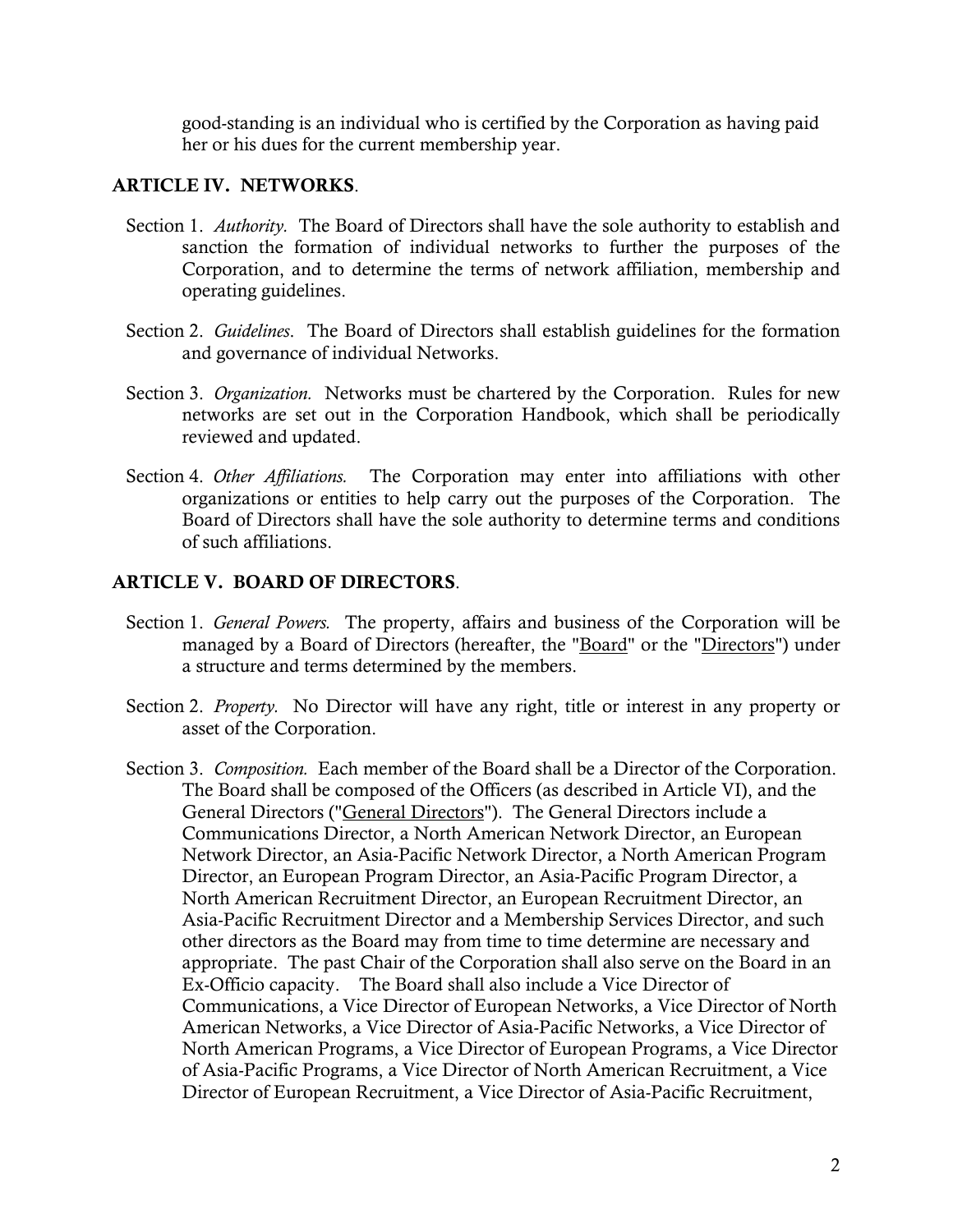and a Vice Director of Membership Services, and such other vice-directors as the Board may from time to time determine are necessary and appropriate, which positions shall be appointed by the Executive Board on advice of the respective Director. All Directors or Vice Directors, whether elected or appointed, must be members-in-good-standing of the Corporation. The Board shall not include more than two members employed by the same organization and in such instance, such members shall not be located in the same geographic area. (This requirement may be waived by the Executive Committee in its sole discretion, upon consideration of applicable factors, including but not limited to, geography, position and diversity of practice.)

- Section 4. *Election.* The Board shall be elected as described in Article IX from nominees recommended by the Nominating Committee.
- Section 5. *Term.* Each General Director shall serve a term of two years and until a successor is duly elected and qualified, or until death, or resignation, or removal in the manner herein provided. General Directors shall serve no more than four consecutive terms as a General Director of the Board absent a majority vote of the existing Board not to enforce this limitation (not including time spent as an Officer).
- Section 6. *Resignation.* Any General Director may resign at any time by giving written notice to the Chair or to the Secretary-Treasurer. The resignation takes effect at the time specified by the General Director and the acceptance of the resignation is not necessary to make it effective.
- Section 7. *Vacancies.* The Executive Committee shall fill any vacancy in General Director positions. A General Director selected to fill such vacancy shall serve the unexpired term of that position.
- Section 8. *Removal.* Any General Director may be removed, with or without cause, at any time by majority of the membership. The Board may remove a General Director for cause by a vote supporting removal by majority of the whole number of the Board present at a special meeting called for that purpose. Proper notice must be given in writing ten (10) days prior to the meeting. Any resulting vacancy will be filled in the manner specified in Section 6 of this Article.
- Section 9. *Place of Meetings.* The Board may hold its meetings at any location it chooses (and may chose to do so via telephone conference).
- Section 10. *Regular Meetings.* Regular meetings of the Board will be held at least quarterly and may be conducted telephonically and at a time and place determined by the Board. Verbal or written notice of regular meetings will be given at least ten (10) days prior to any regular meeting.
- Section 11. *Special Meetings and Notice.* Special meetings may be called by the Chair or by twenty-five percent (25%) or more of the whole number of Directors (not including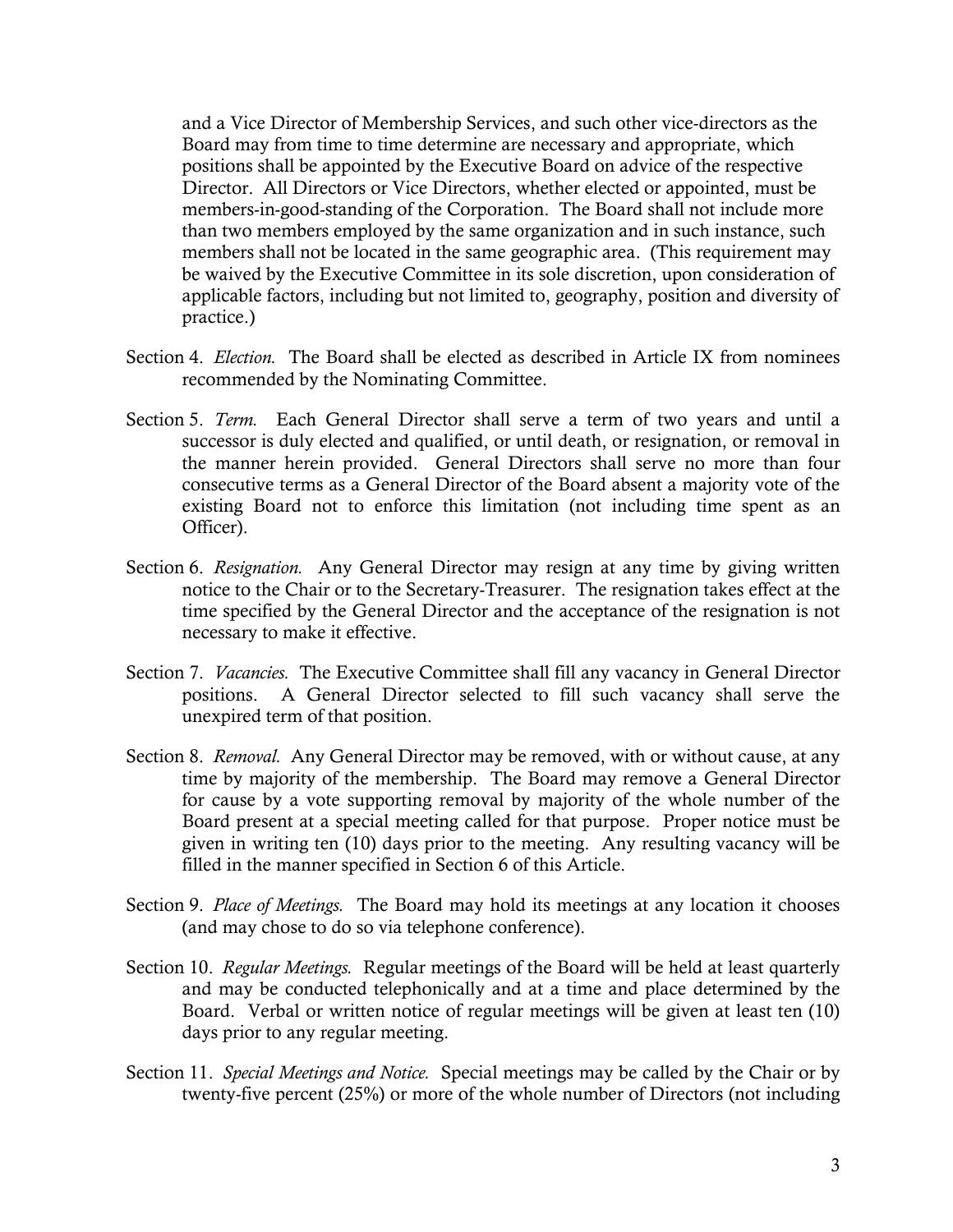the Vice Directors). Notice of special meetings will be mailed by electronic means to each Director's last known email address at least five (5) days before the day of the meeting, or delivered personally or by telephone or other electronic means, no later than two (2) days before the meeting. The notice must include the time and place of the meeting, but need not state the purpose except as provided in Section 8 of this Article and Section 4 of Article VI. Any meeting of the Board will be a legal meeting, without any notice having been given, if all of the Directors then in office are present at the meeting or waive such notice in writing before, at or after the meeting.

Section 12. *Electronic Communications.* Directors may participate in meetings of the Board through conference telephone or other such electronic communication device, providing that all participating Directors can hear one another and that applicable law allows for such meetings.

### ARTICLE VI. OFFICERS.

- Section 1. *Number.* The Officers will be a Chair, Vice Chair, a Secretary-Treasurer and a Director of Development and shall comprise the "Executive Committee".
- Section 2. *Election, Term of Office and Qualifications.* All Officers will be elected from nominees recommended by the Nominating Committee from members of the existing Board. Except in the case of Officers installed under the provisions of Section 5 of this Article, each Officer will hold office for two years and until a successor is duly elected and qualified, or until death, or resignation, or removal in the manner herein provided. Only members in good-standing who have previously served on the Board may be Officers absent a majority vote of the existing Board not to enforce this requirement in a particular year. Further, Officers shall serve no more than four consecutive terms as an Officer of the Board, (not including any term as a General Director) absent a majority vote of the existing Board not to enforce this limitation.
- Section 3. *Resignations.* Any Officer may resign her office by giving written notice to the Chair or Secretary-Treasurer. Any resignation will take effect at the time specified and the acceptance of the resignation shall not be necessary to make it effective.
- Section 4. *Removal.* Any Officer may be removed, with or without cause, at any time. Removal requires a vote supporting removal by majority of the whole number of the Board present at a special meeting called for that purpose. Proper notice must be given in writing ten (10) days prior to the meeting. Any resulting vacancy will be filled in the manner specified in Section 5. of this Article.
- Section 5. *Vacancies.* A vacancy in any office will be filled for the unexpired portion of the term by election of the Board.
- Section 6. *Chair.* The Chair conducts the meetings of the Corporation and has primary responsibility for the general welfare of the Corporation. The Chair is responsible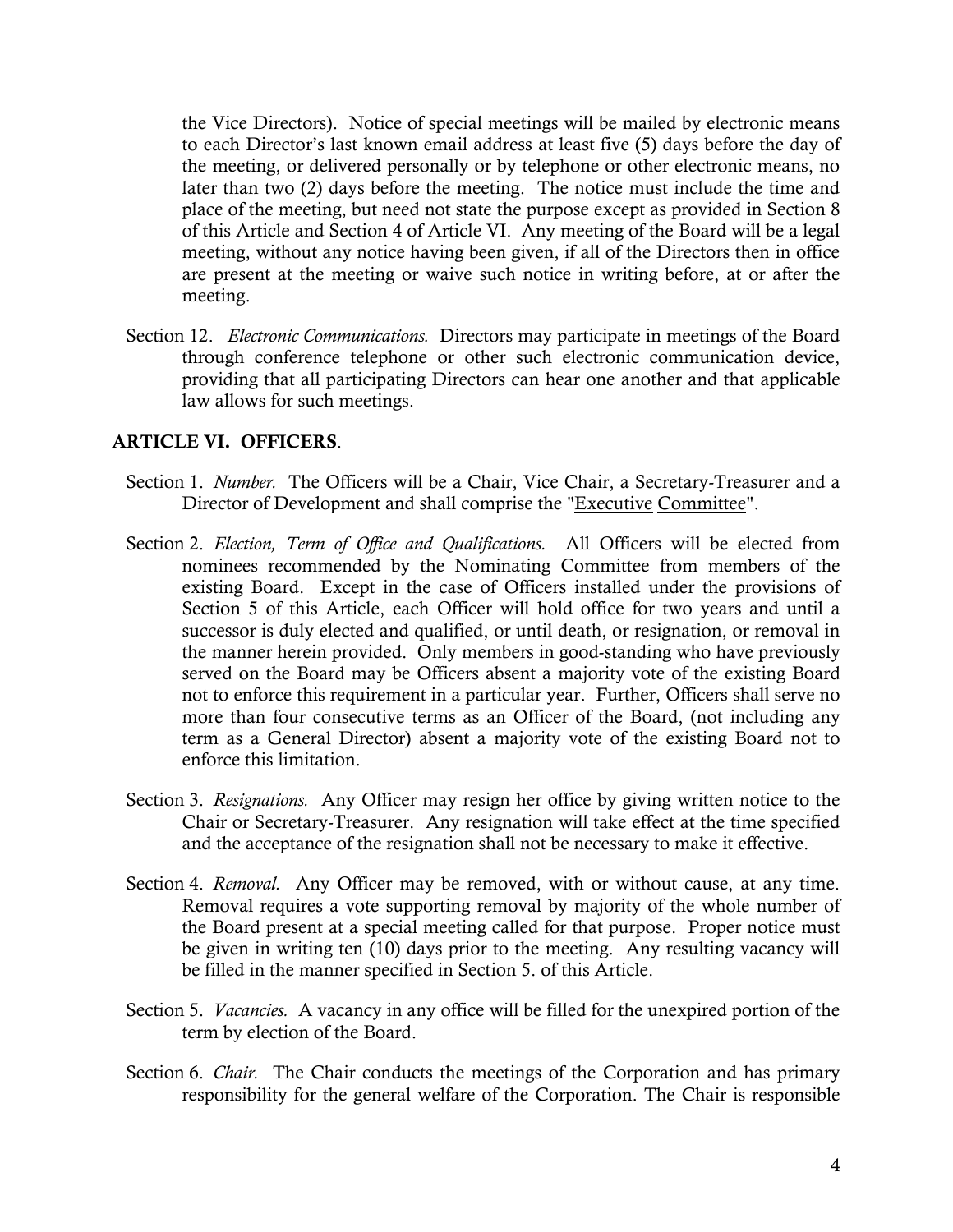for the administration of IWIRC, policy development and public media relations. The Chair coordinates and oversees in general the programs, projects and initiatives of IWIRC. The Chair also coordinates the relationships of IWIRC with other insolvency organizations. The Chair serves on the Executive Committee.

- Section 7. *Vice Chair.* In the absence of the Chair, the Vice Chair shall preside over meetings of the Corporation. The Vice Chair assists the Chair, overseeing the current programs, projects and initiatives of IWIRC. In addition, the Vice Chair develops new projects and coordinates with the Program Director regarding the development of new programs. The Vice Chair is also a member of the Executive Committee.
- Section 8. *Secretary-Treasurer.* The Secretary-Treasurer is responsible for the financial oversight and governmental reporting of IWIRC. The Secretary-Treasurer maintains the minutes and records of the Board and Executive Committee meetings. The Secretary-Treasurer is a member of the Executive Committee.
- Section 9. *Director of Development*. The Director of Development shall be responsible for developing, increasing and sustaining sponsors for the Corporation. The Director of Development shall develop sponsorship levels and benefits for new sponsors of the Corporation as an organization as well as for International events. The Director of Development shall be a member of the Executive Committee.
- Section 10. *Other Officers, Agents and Employees.* The Corporation may have other officers, agents and employees as may be deemed necessary by the Board. Each shall hold office or employment at the pleasure of the Board and shall have such authority, perform such duties and receive such reasonable compensation, if any, as a majority of the Board may, from time to time, determine. To the fullest extent allowed by law, the Board may delegate to any employee or agent any powers possessed by the Board and may prescribe their respective titles, terms of office, authorities and duties.

# ARTICLE VII. COMMITTEES.

- Section 1. *Executive Committee.* The Executive Committee shall be composed of the Officers of the Corporation and is authorized to conduct the affairs of the Corporation between meetings of the Board. Any action taken by the Executive Committee is subject to review and change by the Board.
- Section 2. *Standing Committees.* The standing committees of the Corporation shall be a Recruitment Committee, a Program Committee, a Development Committee, a Mentoring Committee, Communications Committee, and a Membership Services Committee. Other standing committees may be established by majority vote of the Board. The Committees shall be chaired by the respective Director positions.
- Section 3. *Recruitment Committee.* The Recruitment Committee is designed to increase IWIRC membership and promote awareness of IWIRC and its efforts,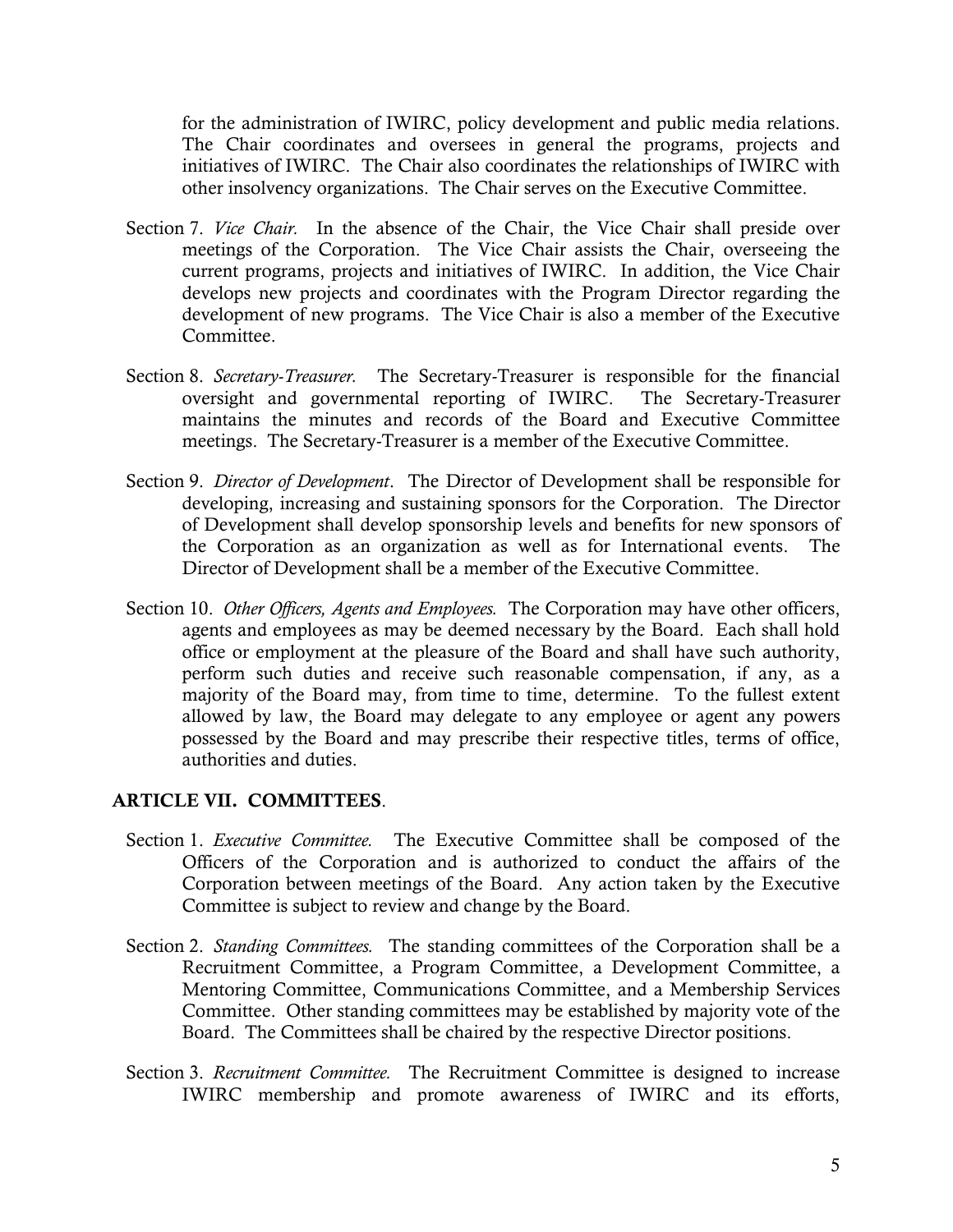accomplishments and benefits. The larger and more expansive the IWIRC membership becomes, the greater the opportunities for critical interchange and personal development afforded to IWIRC members. The Recruitment Committee may perform additional duties and functions as designated from time to time by the Board.

- Section 4. *Program Committee.* The Program Committee will recommend to the Board substantive IWIRC programs and projects, as well as topics and agenda items for IWIRC events. The Program Committee develops, on an annual basis, the IWIRC Conference. The Program Committee may perform additional duties and functions as designated from time to time by the Board.
- Section 5. *Mentoring Committee.* The Mentoring Committee will create and execute a process that identifies individuals who seek mentor relationships with respect to career development or particular subject matter expertise and members who hold such knowledge and are willing to serve as mentors, and bring these individuals together.
- Section 6. *Communications Committee.* The Communications Committee is responsible for executing a proactive media relations strategy, including preparing and distributing press releases, seeking opportunities for officers of IWIRC to speak to the media or to relevant organizations or meetings, and for regular communication with members, including overseeing the preparation and publication of the IWIRC newsletter and periodic bulletins. The Communications Committee will also assist in maintaining the IWIRC website through regular updates to content and periodic structural updates, as necessary and agreed by the executive board.
- Section 7. *Development Committee.* The Development Committee will assist the Director of Development with securing new sponsors, sustaining existing sponsors and developing sponsorship packages, opportunities and benefits for IWIC sponsors.
- Section 8. *Member Services Committee.* The Member Services Committee provides for services and initiatives to benefit IWIRC members, including the membership directory, member surveys aimed at understanding the needs of the membership, and for evaluating the adequacy of member benefits. The Member Services Committee may also implement additional surveys as tools for understanding the state of the insolvency market, changes and innovations in insolvency law and practice, and other topics of interest. The Member Services Committee will liaise with other Directors and officers on a regular basis to seek out feedback on existing and potential new member services.
- Section 9. *Ad Hoc and Special Committees.* Ad hoc and special committees may be established by the Chair or the Executive Committee who shall determine the composition, responsibilities and duties of such committees. The term of service for ad hoc and special committees shall terminate at the end of term of the Chair and/or the Executive Committee establishing such committee or committees.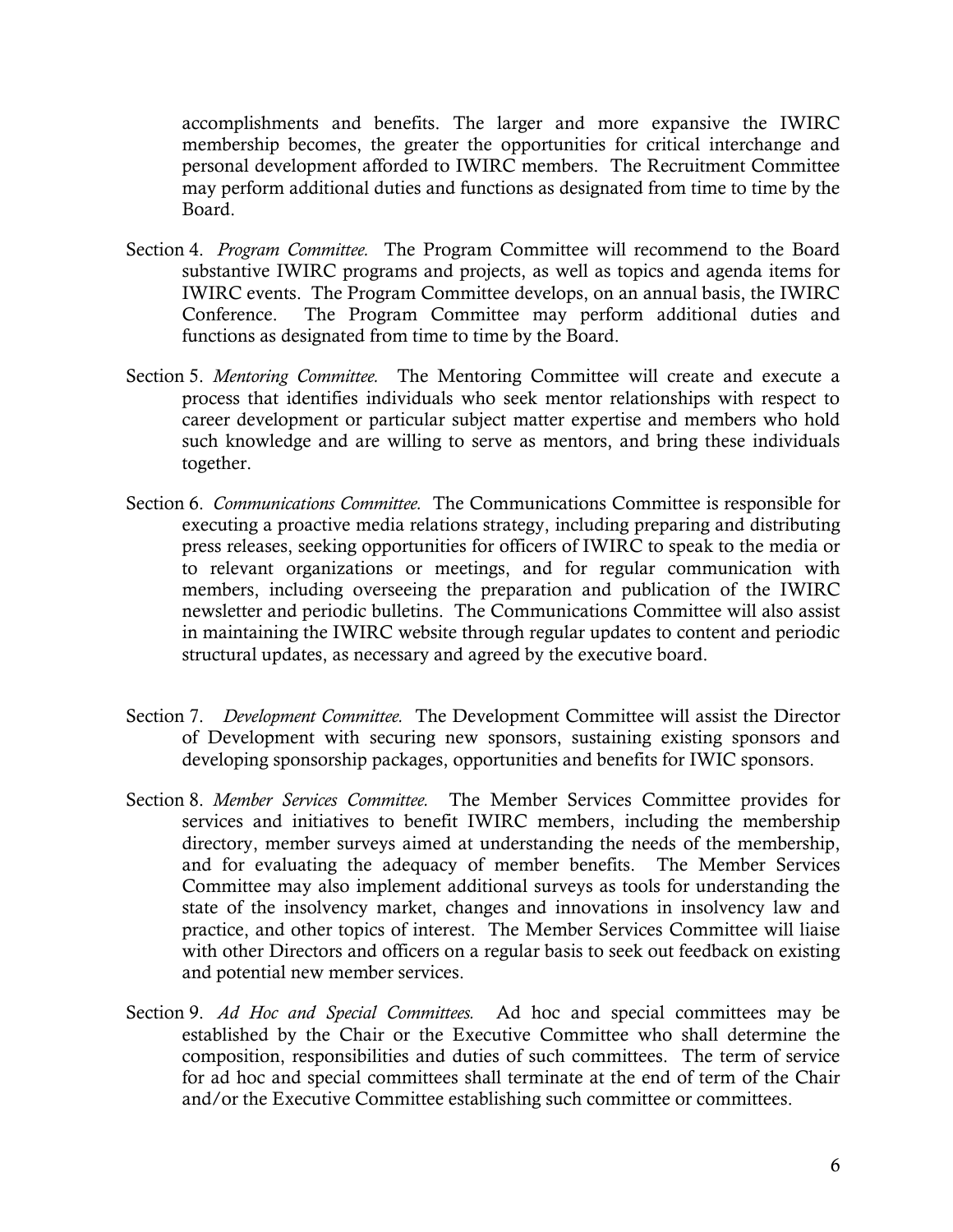### ARTICLE VIII. VOTING.

- Section 1. *Manner.* Voting may be in person, telephonic, or electronic, unless the Board determines by majority vote at a meeting that it will accept votes by proxy or that members may participate by other means.
- Section 2. *Quorum and Manner of Acting.* Except as otherwise provided by statute or these by-laws, a minimum of fifty-one percent (51%) of the Directors are required to constitute a quorum to transact business at any meeting, and the act of a majority of the Directors present at such a meeting will be the act of the Board. In the absence of a quorum, a majority of the Directors present may adjourn the meeting. Notice of any adjourned meeting need not be given. (The number of Vice Directors on the Board shall not be used to calculate a quorum and Vice Directors shall not be entitled to vote except in the absence of the related Director. The Ex Officio Chair shall be entitled to one vote).
- Section 3. *Resolutions by Members of the Corporation*. Resolutions may be proposed by five percent (5%) of the total membership as of June 1 of each year. Resolutions must be submitted to the Secretary-Treasurer at least sixty (60) days prior to the annual Fall Conference ("Conference") and will be voted on by the Board at that time as outlined in Section 2 above.

### ARTICLE IX. ELECTIONS

- Section 1. *Frequency*. Elections of the Board of Directors shall take place bi-annually, or as necessary fill any vacancies as described in Article V Sections 5, 6, and 7 and Article VI Section 3, 4 and 5.
- Section 2. *Nominating Committee.* The Nominating Committee ("Nominating Committee") shall be comprised of the Chair, Vice Chair, Ex Officio Chair, the North American Network Director, the European Network Director, and the Asia-Pacific Network Director.
- Section 3. *Nominating Slate*. On or before July 1 of each election year the Nominating Committee shall review, as appropriate, the existing Board members and the General Membership and upon recommendation of the existing Board, shall prepare a Nominating Slate consistent with the provisions of Article V, Section 3 and Article VI, Section 2.
- Section 4. *Voting*. On or before August 1 of each election year the Nominating Slate shall be circulated to the Board for approval. Each Board member shall be entitled to one (1) vote for purposes of electing members of the Board. Such votes may be submitted by fax, regular mail or in electronic means as identified in the Nominating Slate.
- Section 5. *Nominating Slate.* Approval of the Nominating Slate shall be consistent with Article VIII, Section 2.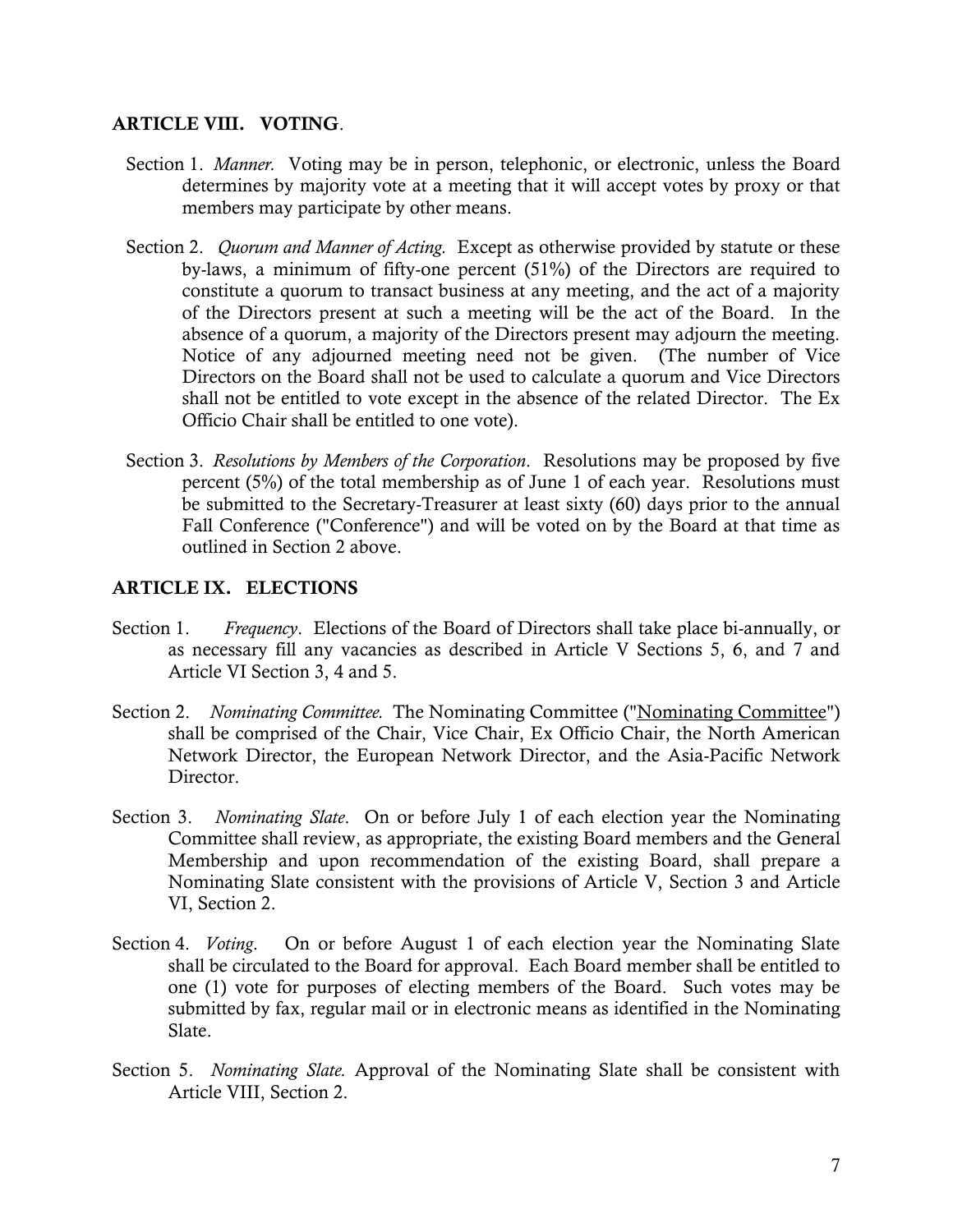### ARTICLE X. ADVISORY AND HONORARY BOARDS.

Section 1. *Advisory and Honorary Boards.* The Board may, at its discretion, establish other advisory boards and/or honorary boards to assist the Corporation in the carrying out of its purposes. The duties, responsibilities, composition, and leadership of such boards shall be designated by resolution of the Board.

## ARTICLE XI. BOOKS OF RECORD, AUDIT, ANNUAL REPORT, FISCAL YEAR AND BOND.

Section 1. *Books and Records.* The Board will keep:

- (a) Records of all proceedings of the Board and committees; and
- (b) All financial statements of this Corporation; and
- (c) Certificate of Corporation and by-laws of this Corporation and all amendments and restatements; and
- (d) Other records and books of account necessary and appropriate to the conduct of the corporate business.
- Section 2. *Audit and Annual Report.* The records and books of account of this Corporation will be audited at least once in each fiscal year in such a manner as may be deemed necessary or appropriate by the Board and also shall make such inquiry as the Board deems necessary or advisable into the condition of all trusts and funds held by any trustee, agent, or custodian for the benefit of this Corporation, and shall retain such person or firm for such purposes as it may deem appropriate.

The Board will cause any annual report to be conveyed to each Director within one hundred twenty (120) days of the close of each fiscal year. Such annual report shall contain: a statement of all assets and liabilities; principal changes in funds; income and expense statement; status of all funds held for restricted purposes; and any other such information as may be required by law, these by-laws and/or for purposes of fulfilling the fiduciary responsibilities of the Directors.

- Section 3. *Fiscal Year*. The fiscal year of the Corporation will be from January 1<sup>st</sup> to December 31<sup>st</sup> of each year.
- Section 4. *Bond.* The Corporation will obtain a bond on such people and in such amounts as may from time to time be deemed necessary by the Board.

# ARTICLE XII. WAIVER OF NOTICE.

Whenever any notice is required to be given by these by-laws or any of the corporate laws of the State of New York, such notice may be waived in writing, signed by the person or persons entitled to said notice, whether before, at, or after the time stated therein, or before, at, or after the meeting.